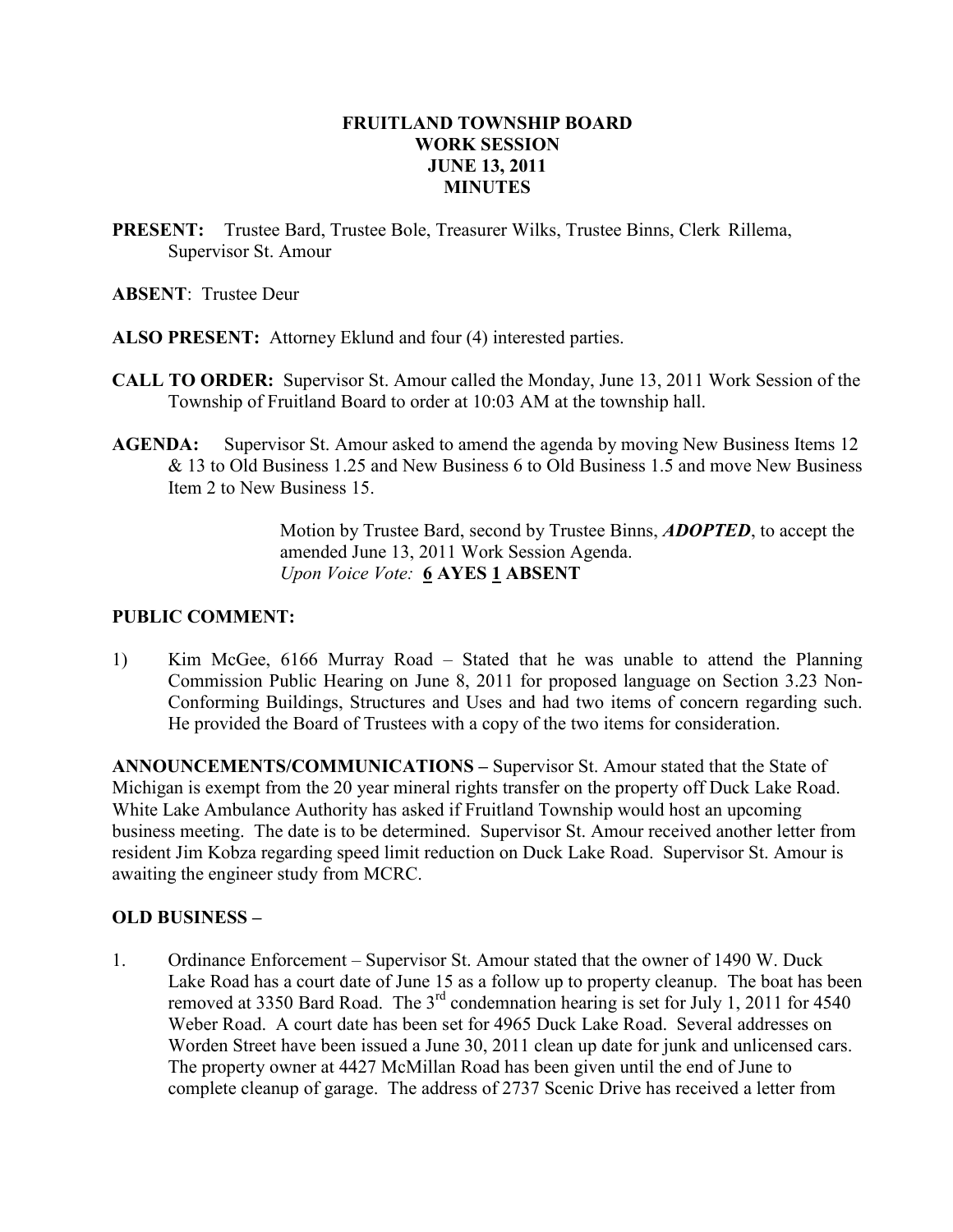the WLFA with expectations of what can be performed by them but needs to be addressed before year end. A complaint of too many dogs has been received at 2596 Lakewood Road and a complaint of a wild goat wandering has been received at 4656 Lorenson Road. Supervisor St. Amour has visited both the Lakewood & Lorenson Road addresses and left a business card to contact him.

1.25 Zoning District – Supervisor St. Amour stated that a request from the Planning Commission recommends that the Township Board of Trustees approve a zone change request from Medium High Density Residential (MHDR) to Neighborhood Commercial (NC) for a portion of parcel number 61-06-101-100-0002-10 located at 6827 Whitehall Road as described in Westshore Consulting Survey, File no 3496-8A dated May 12, 2011. Mr. Brad VanBergen of Winberg Construction was in attendance and explained the project and location. A motion will be prepared for the Monday Regular meeting.

 Sewer Ordinance – Supervisor St. Amour explained that the project proposed at 6827 Whitehall Road would like to be connected to the Muskegon County Master Sewer System. The developer, Winberg Construction is willing to donate the system to the township and would be the first customer of the sewer system for Fruitland Township. An ordinance to join the Muskegon County Master Sewer System is being reviewed by Attorney Eklund at this time. A motion will be prepared for the Monday Regular meeting to join the sewer system. Attorney Eklund stated that other ordinances regarding operational and rates for sewer would also need to be adopted at a later time. Supervisor St. Amour is awaiting communication regarding potential usage for this type of site and costs for the additional ordinances.

Amendment to Article III, Section 3.23 Non-Conforming Buildings, Structures and Uses –

 Motion by Trustee Bard, second by Clerk Rillema, ADOPTED, to suspend open floor comments to allow for Planning Commission Chairperson Carol Kooistra to speak. Upon Voice Vote: 6 AYES, 1 ABSENT

 Chairperson Kooistra first stated that the Planning Commission approved the site plan for Winberg Construction at 6827 Whitehall Road contingent on Township Board of Trustees approval, MHDR to NC zone change request, sewer ordinance and maintaining some trees on the property. Chairperson Kooistra explained that the language discussed at the June 8, 2011 Public Hearing at the Planning Commission meeting for amending Article III, Section 3.23 was adopted, but additional discussion later in the meeting left the Planning Commission questioning the language adopted. Clerk Rillema explained the process of which the Board of Trustees either enacts or rejects proposed changes as an ordinance amendment or, if the Township Board considers amendments, changes, additions or departures to the proposed ordinance, it shall refer the same to the Planning Commission for a report thereon within a time period specified by the Township Board. A motion will be prepared for the Monday Regular meeting to reject the language and refer it back to the Planning Commission for further discussion.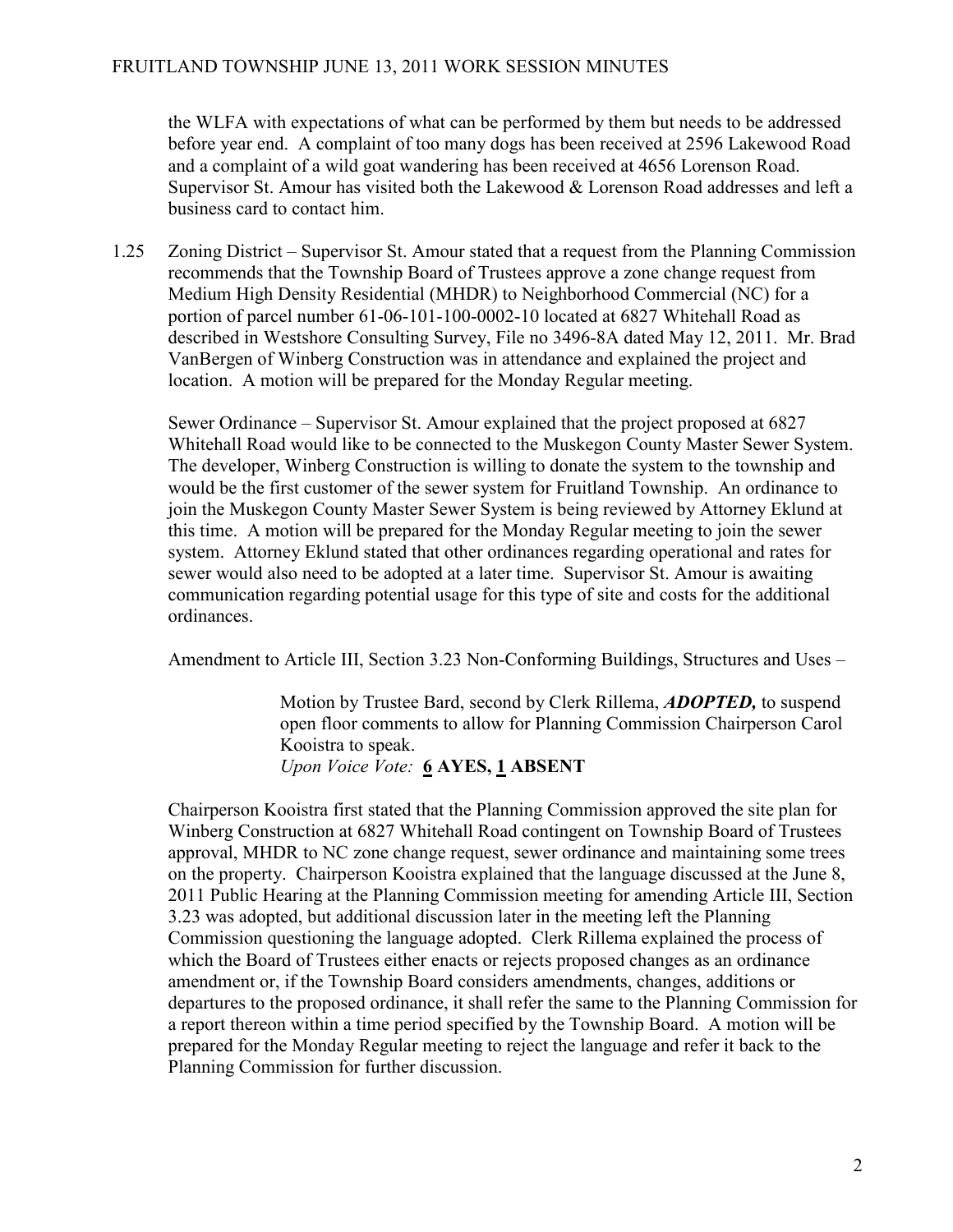### FRUITLAND TOWNSHIP JUNE 13, 2011 WORK SESSION MINUTES

Motion by Trustee Bard, second by Treasurer Wilks, **ADOPTED**, to unsuspend open floor comments. Upon Voice Vote: 6 AYES, 1 ABSENT

1.50 Parks & Recreation – Marcus Park Agreements – Supervisor St. Amour presented an overview of the paperwork given to the Board of Trustees regarding the history of court cases regarding Marcus Park and Attorney Eklund also briefly explained the history of the cases. Discussion amongst the Board of Trustees favored the signing of the easement agreement with Winterwood Shores. A motion will be prepared for the Monday Regular meeting.

> Motion by Treasurer Wilks, second by Trustee Binns, **ADOPTED**, to suspend for open floor comments. Upon Voice Vote: 6 AYES, 1 ABSENT

 Audience member, Lisa Schweigert, questioned if the party that threatened to sue the township, Nancy Dunwell, had been contacted recently. Supervisor St. Amour stated that she had not been contacted since receiving the letter dated June 11, 2009.

> Motion by Trustee Binns, second by Trustee Bard, **ADOPTED**, to unsuspend from open floor comments. Upon Voice Vote: 6 AYES, 1 ABSENT

2. McMillan Road End Stairway – Supervisor St. Amour stated that the stairway project at McMillan Road End has received final commitment from Alcoa with a grant of \$3000.00, \$1920.00 Fruitland Township donations and 70+ volunteers through Alcoa to complete the project. The timeline for completion of this project is scheduled for October 6, 2011 – October 14, 2011. A motion will be prepared for the Monday Regular meeting to approve the project. Supervisor St. Amour also stated that the draft ordinance proposed by the Citizen's Advisory Committee for McMillan Road End will need to be reviewed again. Attorney Eklund stated that he had prepared a similar ordinance which he will forward to the Board for their review also. The draft ordinance proposals will be reviewed at the July work session.

# NEW BUSINESS –

- 1. WRLS Sable Point Lighthouse Keepers Association The Board of Trustees reviewed the Concession Agreement and is ready to authorize SPLKA to operate its museum gift shop on a portion of the WRLS located at 6199 Murray Road. Supervisor St. Amour stated that item #14 on the agreement will need to be addressed with both our insurance agent and SPLKA's insurance agent to have both entities covered. A motion will be prepared for the Monday Regular meeting to authorize signature of the Supervisor and Clerk to sign such agreement.
- 2. Land Conservancy Sale of Township Land Supervisor St. Amour stated that in a recent conversation with the West Michigan Land Conservancy, they do not typically buy land that is already available to the public, but after hearing a description of the 400 acres are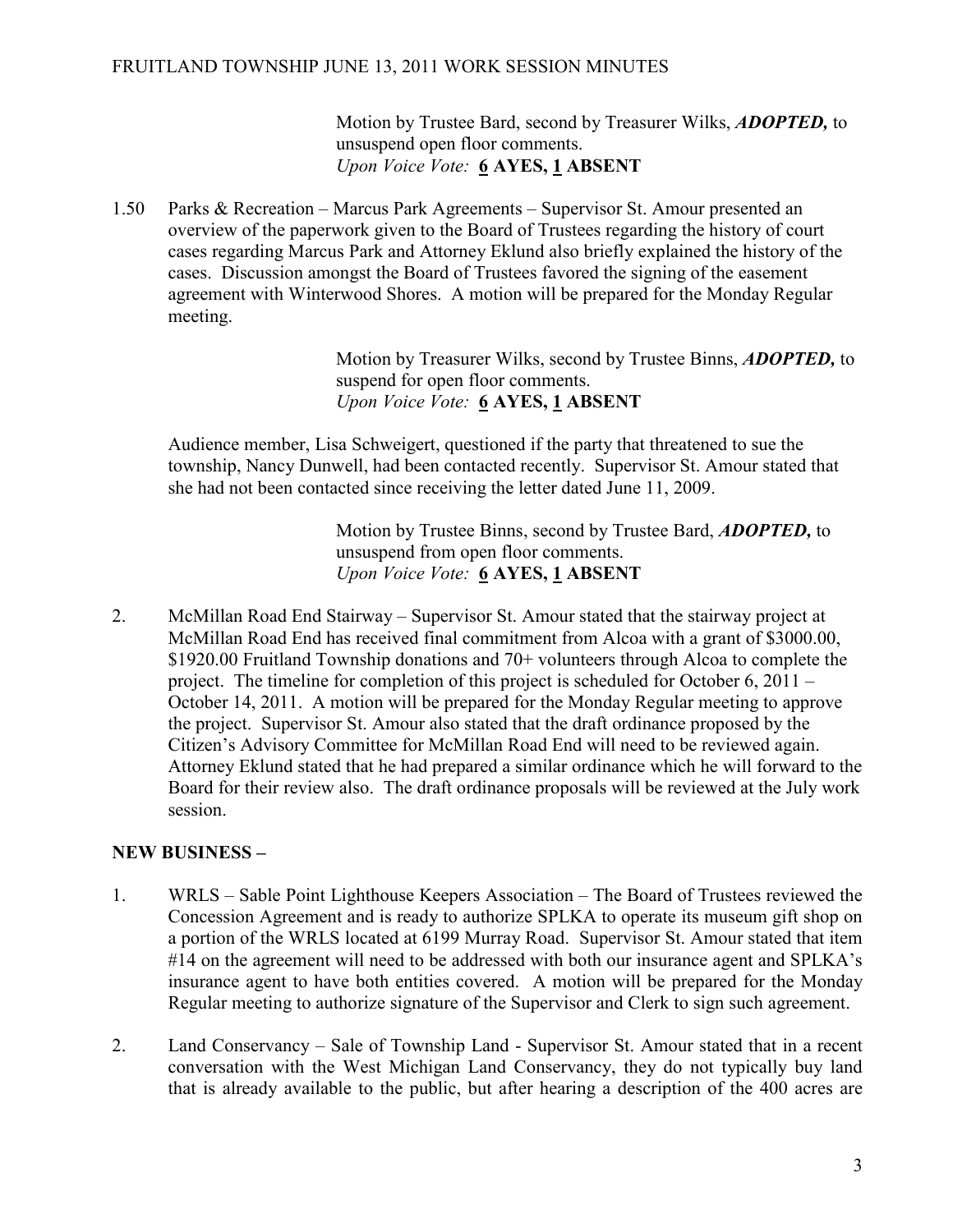willing to tour the land. Supervisor St. Amour is to call and schedule a tour date after today's meeting.

- 3. Insurance Quotes Supervisor St. Amour stated that the health insurance has been extended with the current vendor Nippon at the increased rate. Two quotes for our liability insurance have been received. Western Insurance Agency and Shoreline Insurance Agency have both quoted. Supervisor St. Amour and Clerk Rillema will review the two documents and recommend by motion at the Monday Regular meeting the agency that best fits our needs.
- 4. Tire Disposal Supervisor St. Amour stated that Dalton Township is no longer accepting tires. Re-Tec Management Service has provided a quote to collect and dispose of scrap tires according to State of Michigan DEQ guidelines at a monthly container rental fee of \$40.00 and tire charge with or without rims of passenger - \$2.50 each, truck - \$10.00 each and tractor - \$20.00 each. A motion will be prepared for the Monday Regular meeting to contract with Re-Tec Management Service.
- 5. Resolution 2011-12 Duplicate Tax Bill Fee & 3% Penalty on Tax Treasurer Wilks stated that much discussion at her monthly treasurer's meetings has brought forward a resolution to collect for duplicate tax bills and collect 3% penalty on all taxes paid after February 14 and before March 1 of any given year. A motion will be prepared for the Monday Regular meeting to adopt such collection by resolution.
- 6. Resolution 2011-13 Fruitland Township Fee Schedule Clerk Rillema stated that the fee schedule was updated with all costs and will need to be adopted. A motion will be prepared for the Monday Regular meeting to adopt such fee schedule by resolution.
- 7. Brine Schedule &  $2^{nd}$  Brine Request Supervisor St. Amour stated that the MCRC has delayed the first brining application because of the wet weather. The MCRC is requesting if Fruitland Township would like to participate in a second brining application. Discussion led to a motion to be prepared for the Monday Regular meeting to authorize a second brining at the 26% calcium chloride rate of \$.253 per gallon.
- 8. Community Building (Gutter Quotes) Supervisor St. Amour received two quotes for gutters, screens and downspouts to be placed on the Community Building. A motion will be prepared for the Monday Regular meeting to accept the low quote of \$1057.00 from Affordable Gutters, Inc.
- 9. Forestry (Duck Lake Road) Supervisor St. Amour received a letter from Wilson Forestry with an overview about the forestry management on township property on Duck Lake Road. The Board of Trustees authorized Supervisor St. Amour to request a proposal for such forestry. Supervisor St. Amour will consult with the Parks & Recreation Commission regarding tree removal at the Duck Lake Park.
- 10. Board Comments Clerk Rillema stated that she had met with two payroll firms in the last several months and stated that the firm of Dominion would not be a cost savings but Paychex would enable the township to see some savings. With her frustration with the